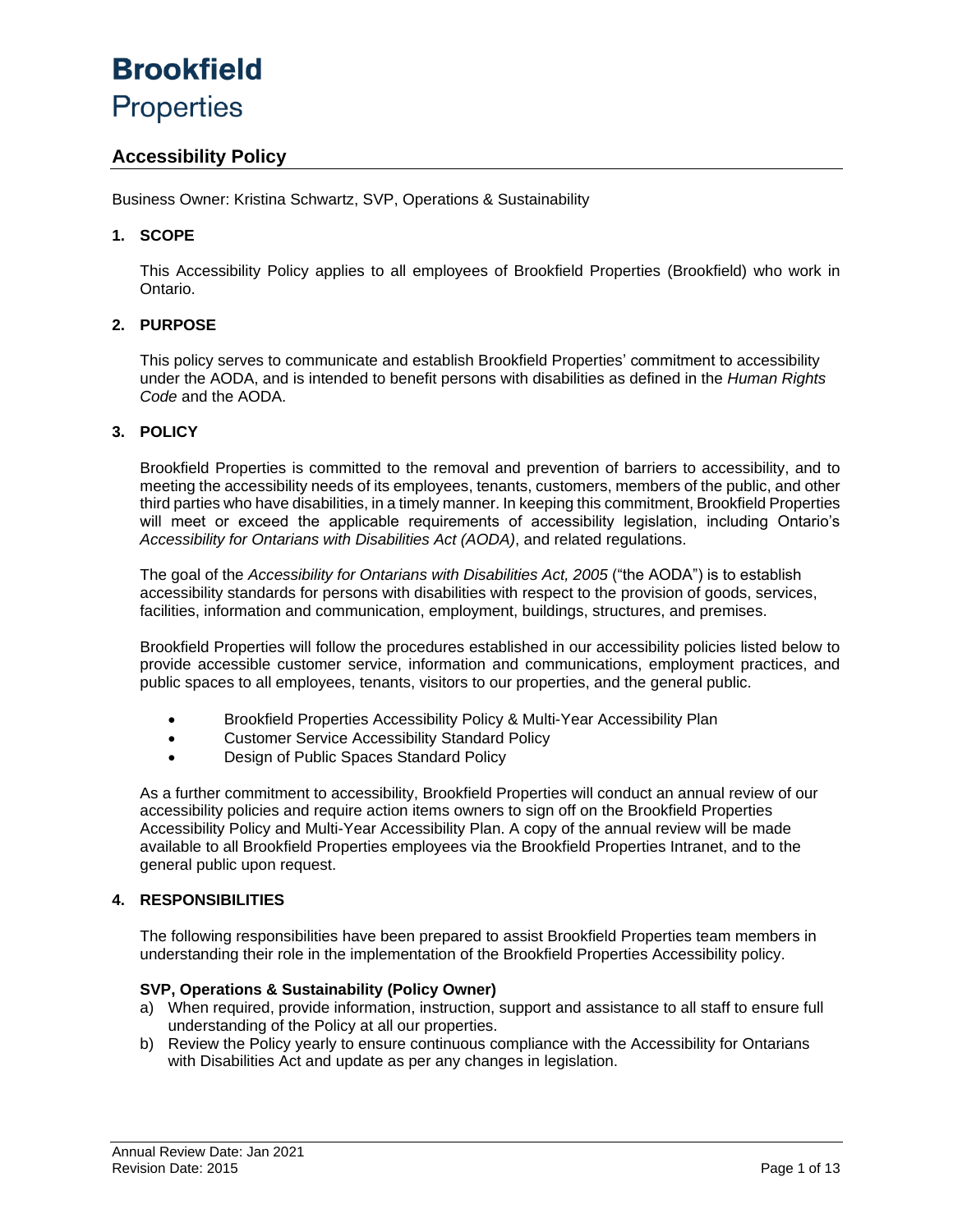### **Accessibility Policy**

#### **SVP, Human Resources**

- a) Provide proper information on the Accessibility for Ontarians with Disabilities Act and its associated regulations and standards to all management and new staff.
- b) Ensure that the applicable training for new front line staff is scheduled and provided.
- c) Ensure the Employment Standards under the AODA are implemented.

#### **VP, Construction Services**

a) Ensure the Built Environment / Design of Public Spaces Standard under the AODA is adhered to where required.

#### **Director, Security & Life Safety**

a) Ensure the emergency procedures, plans, response and any related information under the AODA's Customer Service Standard and Integrated Accessibility Standard are implemented.

#### **VP, General Manager, or Property Designate**

- a) Provide information, instruction, support and assistance to all applicable staff to ensure full application of the Brookfield Properties Accessibility Policy and Customer Service Accessibility Standard Policy at all our properties.
- b) Ensure properties are fully accessible with regards to provision of customer service as outlined in the Accessibility for Ontarians with Disabilities Act.
- c) Ensure training of new staff is conducted and educational programs for management provided when needed to maintain understanding of the AODA, our Brookfield Properties Accessibility Policy and our Customer Service Accessibility Standard Policy.

#### **Designated Manager/Supervisor**

- a) Understand, communicate and enforce the Brookfield Properties Accessibility Policy, Customer Service Accessibility Standard Policy, procedures, and applicable legislation.
- b) Ensure that contractors employed by the company adhere to the Policy and have all required training documentation for their employees readily available.
- c) Address all feedback relating to accessibility and, where possible to do so, take immediate corrective action for resolution of issues relating to accessibility.
- d) Record each specific incident and the corrective action taken.
- e) When requested to do so by a government officer, provide any records upon request which demonstrate compliance (i.e. customer complaints and corrective action taken, etc.)

#### **All Employees**

- a) Attend applicable training sessions.
- b) Understand and comply with the applicable requirements of the Customer Service Accessibility Standard Policy.
- c) Understand and comply with all applicable requirements of the AODA and its standards and regulations.

### **5. PROCEDURES**

Implement the actions and policies outlined below in the Brookfield Properties Multi-Year Accessibility Plan: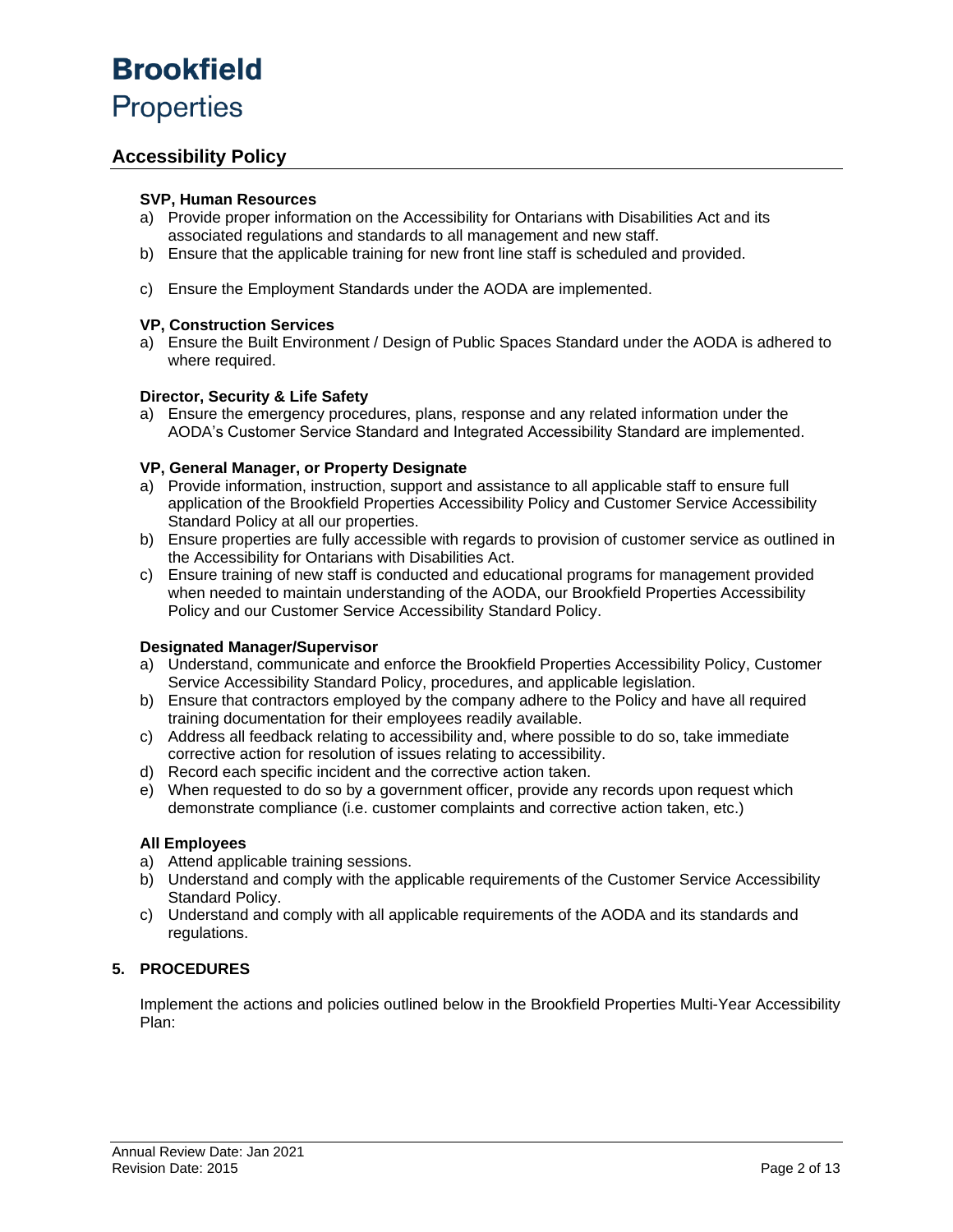## **Brookfield Properties Multi-Year Accessibility Plan**

| Year | <b>Standard</b>                          | <b>Requirement</b>                                                                                                                                                                                                                                                                                | <b>Actions</b>                                                                                                                                                                                                                                     | Owner                                                                                      |
|------|------------------------------------------|---------------------------------------------------------------------------------------------------------------------------------------------------------------------------------------------------------------------------------------------------------------------------------------------------|----------------------------------------------------------------------------------------------------------------------------------------------------------------------------------------------------------------------------------------------------|--------------------------------------------------------------------------------------------|
| 2012 | <b>Customer Service</b>                  | Develop accessible customer service<br>policies, practices and procedures (s.3)                                                                                                                                                                                                                   | • Brookfield Properties AODA Customer<br>Service policy developed and implemented<br>in 2011.                                                                                                                                                      | SVP,<br><b>Operations &amp;</b><br><b>Sustainability</b>                                   |
| 2012 | <b>Customer Service</b>                  | Give notice of temporary disruption in<br>service, reason for disruption, expected<br>duration and any available alternatives (s.5)                                                                                                                                                               | • All Brookfield Properties locations were<br>advised to adhere to this policy<br>• Brookfield Properties has developed poster<br>templates for temporary service disruptions.                                                                     | SVP.<br><b>Operations &amp;</b><br><b>Sustainability</b>                                   |
| 2012 | <b>Customer Service</b>                  | Train employees who interact with the public<br>or other third parties on your behalf and<br>employees who are involved in developing<br>policies, practices and procedures (s.6)                                                                                                                 | • All Brookfield Properties employees trained<br>in 2011-2012.                                                                                                                                                                                     | SVP, Human<br><b>Resources</b>                                                             |
| 2012 | <b>Customer Service</b>                  | Develop a process for feedback on how<br>goods or services are provided to people<br>with disabilities. Make information about the<br>process readily available to the public. (s.7)                                                                                                              | • Accessibility feedback process developed<br>and implemented in 2011.<br>• AODA section added to the website,<br>including accessible floor plans and<br>customer feedback form.<br>• Generic email address established for<br>external feedback. | SVP,<br><b>Operations &amp;</b><br><b>Sustainability</b>                                   |
| 2012 | <b>Customer Service</b>                  | File an accessibility report with the<br>Government of Ontario to document<br>compliance (s.11)                                                                                                                                                                                                   | • Customer service accessibility compliance<br>report filed with the Government of Ontario<br>online in September 2012.                                                                                                                            | SVP,<br><b>Operations &amp;</b><br>Sustainability                                          |
| 2012 | IASR-<br>Employment                      | Provide individualized workplace emergency<br>response information to employees who<br>have a disability, if the disability is such that<br>the individualized information is necessary<br>and the employer is aware of the need for<br>accommodation due to the employee's<br>disability (s. 27) | • Security creates individual response plans<br>for persons identified through HR.<br>• Procedures depend on the nature of the<br>disability and specifics of the work<br>environment.                                                             | Director,<br><b>Security &amp; Life</b><br><b>Safety</b><br>SVP, Human<br><b>Resources</b> |
| 2012 | IASR-<br>Information &<br>Communications | Make emergency procedures, plans or public<br>safety information available in an accessible<br>format or with appropriate communication<br>supports, upon request. (s.13)                                                                                                                         | • Emergency procedures are made available<br>in a variety of formats including audio and<br>visual.<br>• Upon request, security teams will work to<br>address any concerns and provide                                                             | Director,<br><b>Security &amp; Life</b><br><b>Safety</b>                                   |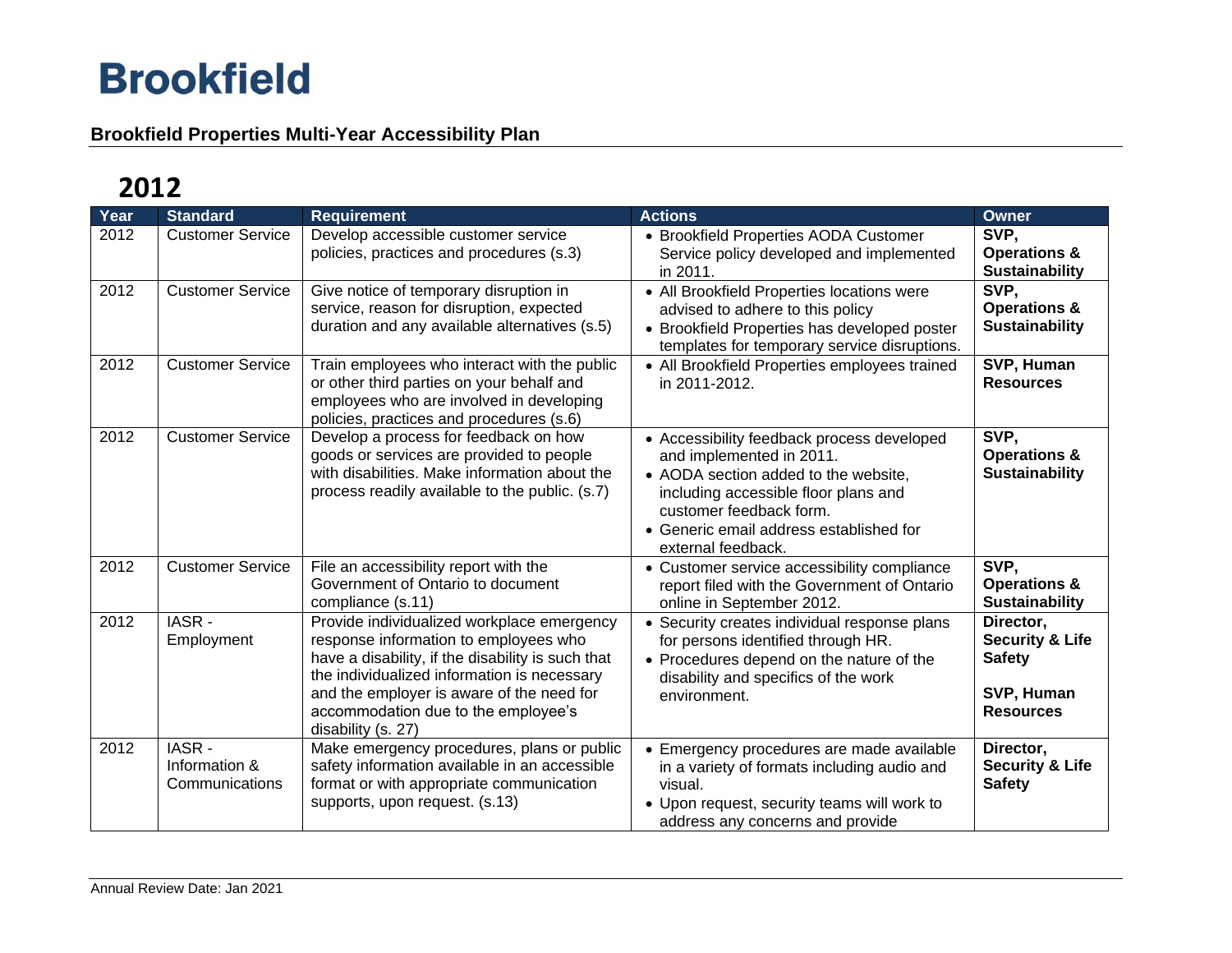## **Brookfield Properties Multi-Year Accessibility Plan**

| Year | Standard | <b>Requirement</b> | Actions                                | Owner |
|------|----------|--------------------|----------------------------------------|-------|
|      |          |                    | information in other formats including |       |
|      |          |                    | personal training sessions on request. |       |

| Year | <b>Standard</b>                             | <b>Requirement</b>                                                                                                                      | <b>Actions</b>                                                                                                                                                                                                                                                                                                                                          | <b>Owner</b>                                             |
|------|---------------------------------------------|-----------------------------------------------------------------------------------------------------------------------------------------|---------------------------------------------------------------------------------------------------------------------------------------------------------------------------------------------------------------------------------------------------------------------------------------------------------------------------------------------------------|----------------------------------------------------------|
| 2014 | <b>IASR</b>                                 | Develop IASR accessibility policy (s.3)                                                                                                 | • Revised existing AODA policy to<br>encompass both the Customer Service<br>standard and the IASR                                                                                                                                                                                                                                                       | SVP,<br><b>Operations &amp;</b><br><b>Sustainability</b> |
| 2014 | <b>IASR</b>                                 | Develop multi-year accessibility plan (s.4)                                                                                             | • Multi-year accessibility plan that<br>incorporates all AODA requirements has<br>been developed.                                                                                                                                                                                                                                                       | SVP,<br><b>Operations &amp;</b><br><b>Sustainability</b> |
| 2014 | <b>IASR</b>                                 | Incorporate accessibility features when<br>designing, procuring, or acquiring self-<br>service kiosks. (s.6)                            | • Memo issued to all properties advising of<br>the compliance requirement and best<br>practices for kiosk design<br>• Memo issued to our kiosk suppliers advising<br>of this requirement<br>• Accessibility options must be presented for<br>all new kiosk proposals                                                                                    | SVP,<br><b>Operations &amp;</b><br><b>Sustainability</b> |
| 2014 | $IASR -$<br>Information &<br>Communications | Make NEW internet websites and web<br>content conform with the Web Content<br>Accessibility Guidelines (WCAG) 2.0, at<br>Level A (s.14) | • Website audit conducted - engaged<br>Accessibility Advantage to perform an audit<br>of the Brookfield Properties website<br>• Audit action plan developed for all items<br>identified<br>• Investigation of high priority website audit<br>report recommendations<br>• Audit report provided to external website<br>design company for consideration. | SVP,<br><b>Operations &amp;</b><br><b>Sustainability</b> |
| 2014 | <b>IASR</b>                                 | File an IASR accessibility report with the<br>Government of Ontario every 3 years to<br>document compliance (s.86)                      | • IASR compliance report filed online in<br>October 2014.                                                                                                                                                                                                                                                                                               | SVP,<br><b>Operations &amp;</b><br><b>Sustainability</b> |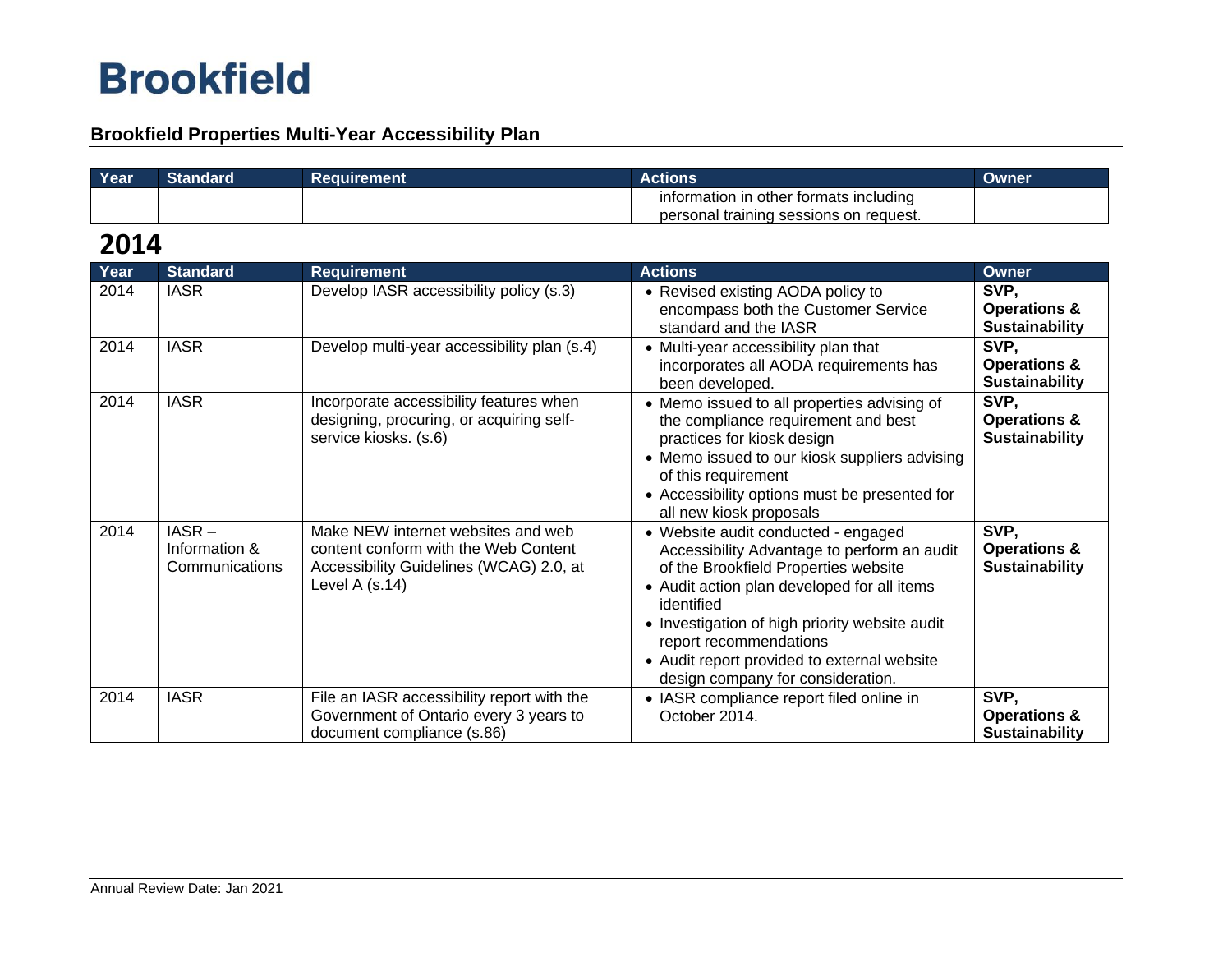## **Brookfield Properties Multi-Year Accessibility Plan**

# **2015**

| Year | <b>Standard</b>                             | <b>Requirement</b>                                                                                            | <b>Actions</b>                                                                                                                                                                                                                                                                                                                                                                                                                                       | Owner                                                    |
|------|---------------------------------------------|---------------------------------------------------------------------------------------------------------------|------------------------------------------------------------------------------------------------------------------------------------------------------------------------------------------------------------------------------------------------------------------------------------------------------------------------------------------------------------------------------------------------------------------------------------------------------|----------------------------------------------------------|
| 2015 | IASR - Built<br>Environment                 | Ontario Building Code contains updated<br>accessibility requirements for new<br>construction and renovations. | • Brookfield Properties has met with a<br>consultant (Accessibility Advantage) to<br>review upcoming requirements and will<br>ensure that our consultants adhere to the<br>new standards where required.<br>• All Construction Project Managers have<br>been trained.<br>• Detailed property audits have been<br>conducted and high priority items identified<br>for future consideration.                                                           | VP,<br><b>Construction</b><br><b>Services</b>            |
| 2015 | <b>IASR</b>                                 | Train employees on the requirements of the<br>IASR standard and on the Human Rights<br>Code $(s.7)$           | • Brookfield Properties has taken the<br>following steps to ensure employees were<br>provided with the training needed to meet<br>Ontario's accessible laws by January 1,<br>2015:<br>o Instructor led training provided for all<br>employees by October 2015<br>$\circ$ All new hires are trained as part of<br>employee orientation processes<br>o Training recording including summary<br>spreadsheet/sign-in sheets is available<br>upon request | SVP, Human<br><b>Resources</b>                           |
| 2015 | $IASR -$<br>Information &<br>Communications | Have an accessible process in place for<br>receiving and responding to feedback (s.11)                        | • Upon request, we review the feedback<br>process in question, identify alternate<br>accessible formats and consult with the<br>person who made the request in selecting a<br>suitable accessible format                                                                                                                                                                                                                                             | SVP,<br><b>Operations &amp;</b><br><b>Sustainability</b> |

| Year | Standard   | Reauirement                               | <b>Actions</b>                             | Owner            |
|------|------------|-------------------------------------------|--------------------------------------------|------------------|
| 2016 | IASR-      | General Recruitment: notify employees and | Brookfield Properties is committed to fair | SVP, Human       |
|      | Employment | the public about the availability of      | and accessible employment practices.       | <b>Resources</b> |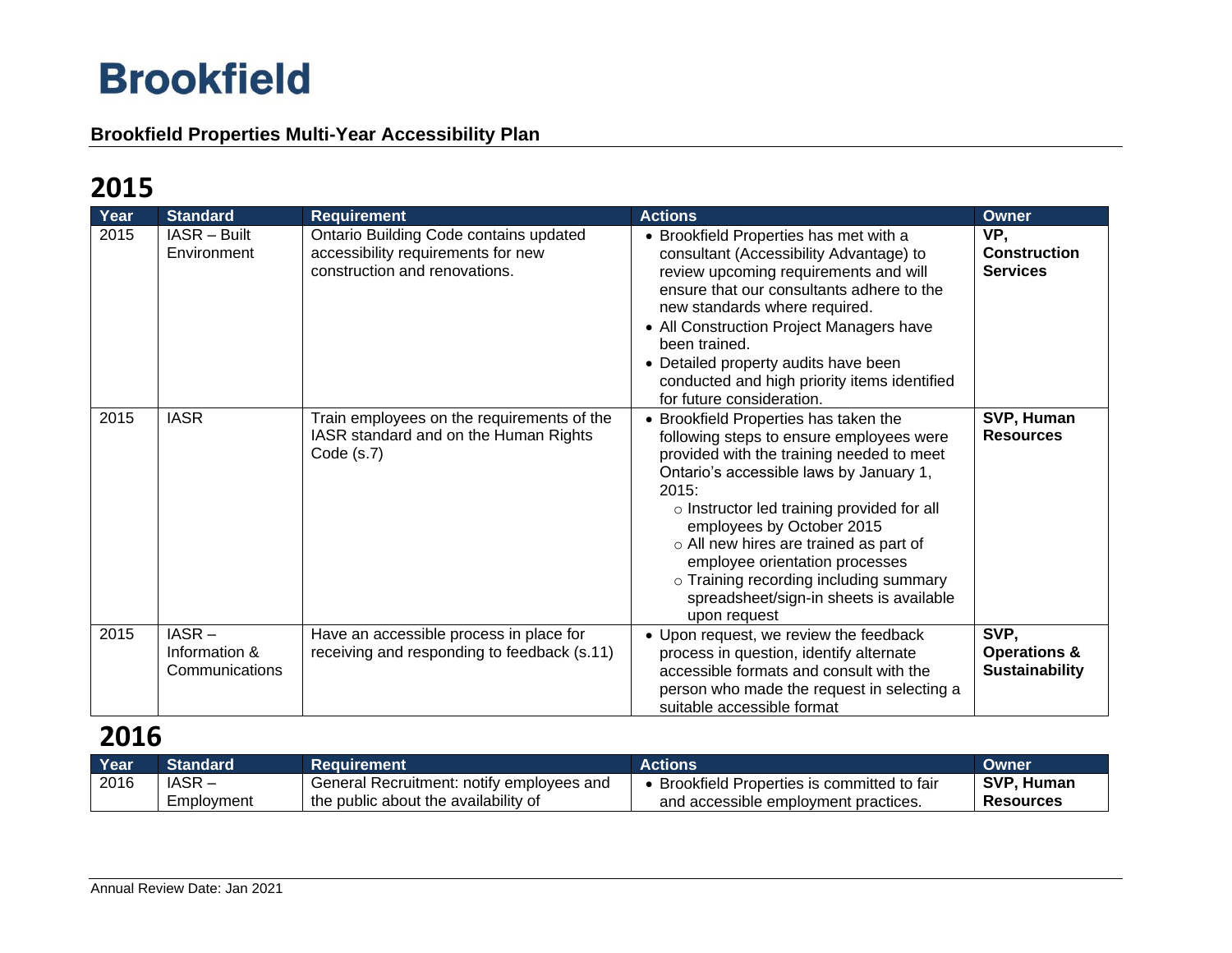## **Brookfield Properties Multi-Year Accessibility Plan**

| Year | <b>Standard</b>        | <b>Requirement</b>                                                                                                                                                                                                                                                                                                                                                                                                                                                                                                                                                                   | <b>Actions</b>                                                                                                                                                                                                                                                                                                                                                                                                                                                                                                                                                  | <b>Owner</b>                   |
|------|------------------------|--------------------------------------------------------------------------------------------------------------------------------------------------------------------------------------------------------------------------------------------------------------------------------------------------------------------------------------------------------------------------------------------------------------------------------------------------------------------------------------------------------------------------------------------------------------------------------------|-----------------------------------------------------------------------------------------------------------------------------------------------------------------------------------------------------------------------------------------------------------------------------------------------------------------------------------------------------------------------------------------------------------------------------------------------------------------------------------------------------------------------------------------------------------------|--------------------------------|
|      |                        | accommodation for applicants with<br>disabilities in the recruitment process. (s.22)                                                                                                                                                                                                                                                                                                                                                                                                                                                                                                 | • When requested, Brookfield Properties will<br>accommodate people with disabilities during<br>the recruitment and assessment processes<br>and when people are hired by:<br>o Providing accessibility statements on all<br>job postings<br>o Including accessibility statements in our<br><b>Recruitment and Selection Policy</b>                                                                                                                                                                                                                               |                                |
| 2016 | IASR-<br>Employment    | Recruitment, assessment and selection<br>process: notify job applicants, when they are<br>individually selected to participate in an<br>assessment or selection process, which<br>accommodations are available upon request<br>in relation to the materials or processes to be<br>used.<br>If a selected applicant requests an<br>accommodation, the employer shall consult<br>with the applicant and provide or arrange for<br>the provision of a suitable accommodation in<br>a manner that takes into account the<br>applicant's accessibility needs due to<br>disability. (s.23) | • Brookfield Properties is committed to fair<br>and accessible employment practices.<br>• When requested, Brookfield Properties will<br>accommodate people with disabilities during<br>the recruitment and assessment processes<br>and when people are hired by:<br>o Ensuring that all individuals responsible<br>for recruiting advise all applicants over<br>the phone or through email that<br>accommodations are available upon<br>request<br>o Consulting and providing the applicant<br>accommodation that takes into account<br>their disability needs. | SVP, Human<br><b>Resources</b> |
| 2016 | $IASR -$<br>Employment | Notice to Successful Applicants: when<br>making offers of employment, notify the<br>successful applicant of policies for<br>accommodating employees with disabilities.<br>(s.24)                                                                                                                                                                                                                                                                                                                                                                                                     | • We include Brookfield Properties' AODA<br>policy regarding accommodation as part of<br>our critical policies that all new employees<br>sign off on as part of their offer packages.                                                                                                                                                                                                                                                                                                                                                                           | SVP, Human<br><b>Resources</b> |
| 2016 | $IASR -$<br>Employment | Informing employees of supports: inform<br>employees of policies used to support<br>employees with disabilities, including, but not<br>limited to, policies on the provision of job<br>accommodations.<br>Information should be provided:                                                                                                                                                                                                                                                                                                                                            | • Brookfield Properties' AODA policy<br>addresses the Company's commitment and<br>practices (i.e., job accommodation) in<br>supporting employees with disabilities.<br>• This policy is distributed organizationally<br>through communication and posting on<br>Company intranet.                                                                                                                                                                                                                                                                               | SVP, Human<br><b>Resources</b> |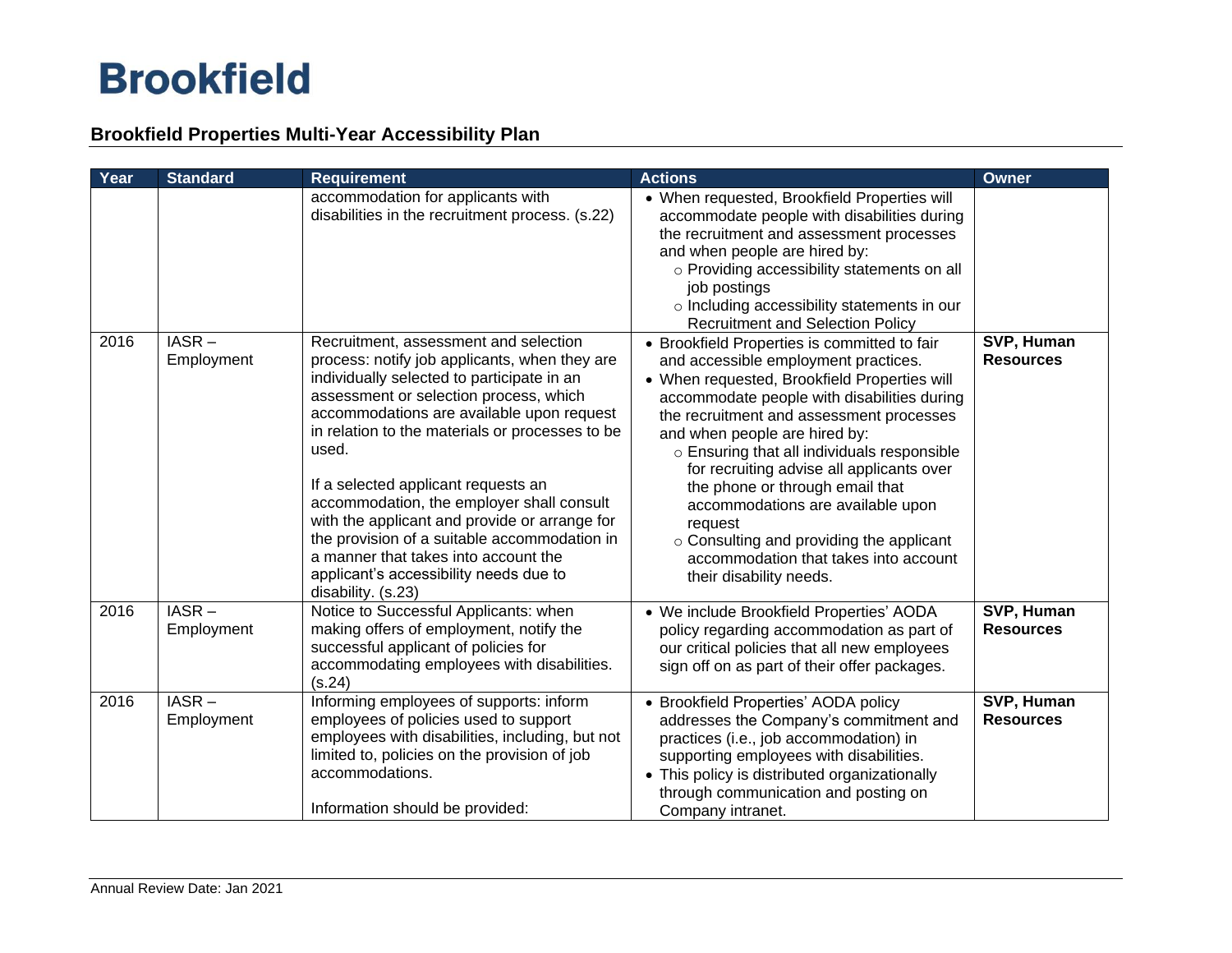## **Brookfield Properties Multi-Year Accessibility Plan**

| Year | <b>Standard</b>        | <b>Requirement</b>                                                                                                                                                                                                                                                                                                                                                                                                                   | <b>Actions</b>                                                                                                                                                                                                                                                                                                                                                                                                                                                                                                                | <b>Owner</b>                   |
|------|------------------------|--------------------------------------------------------------------------------------------------------------------------------------------------------------------------------------------------------------------------------------------------------------------------------------------------------------------------------------------------------------------------------------------------------------------------------------|-------------------------------------------------------------------------------------------------------------------------------------------------------------------------------------------------------------------------------------------------------------------------------------------------------------------------------------------------------------------------------------------------------------------------------------------------------------------------------------------------------------------------------|--------------------------------|
|      |                        | - as soon as practicable after they begin their<br>employment.<br>- whenever there is a change to existing<br>policies on the provision of job<br>accommodations (s.25)                                                                                                                                                                                                                                                              | • Brookfield Properties communicates all<br>changes to existing policies through internal<br>communication channels including posting<br>on the Company intranet.                                                                                                                                                                                                                                                                                                                                                             |                                |
| 2016 | $IASR -$<br>Employment | In addition to the obligations under section<br>12, where an employee with a disability so<br>requests it, every employer shall consult with<br>the employee to provide or arrange for the<br>provision of accessible formats and<br>communication supports for:<br>- Information that is needed in order to<br>perform the employee's job; and<br>- Information that is generally available to<br>employees in the workplace (s.26) | • Brookfield Properties has a Request for<br>Workplace Accommodation Form and<br>Human Resources follows the Workplace<br>Accommodation Policy which includes<br>meeting with any employee requesting<br>accessible formats and communication<br>supports to ensure they receive job specific<br>information and information that is generally<br>available to employees in the workplace.                                                                                                                                    | SVP, Human<br><b>Resources</b> |
| 2016 | $IASR -$<br>Employment | Documented Individual Accommodation<br>Plans: develop a written process for the<br>development of documented individual<br>accommodation plans for employees with<br>disabilities. (s.28)                                                                                                                                                                                                                                            | • Brookfield Properties consults with<br>employee and has a written process for the<br>development of documented individual<br>accommodation plans for employees with<br>disabilities and follow the requirement as<br>described in Section 28.2 and Section 28.3.                                                                                                                                                                                                                                                            | SVP, Human<br><b>Resources</b> |
| 2016 | $IASR -$<br>Employment | Return to Work Process: develop, document<br>and have in place a return to work process<br>for employees absent due to disability who<br>require a disability-related accommodation to<br>return to work. (s.29)                                                                                                                                                                                                                     | • Brookfield Properties takes the following<br>steps to develop and put in place a process<br>for developing individual accommodation<br>plans and return-to-work policies for<br>employees that have been absent due to a<br>disability:<br>o Brookfield Properties will develop and<br>have in place a return to work process<br>for its employees who have been absent<br>from work due to a disability and require<br>disability-related accommodations in<br>order to return to work; and shall<br>document the process. | SVP, Human<br><b>Resources</b> |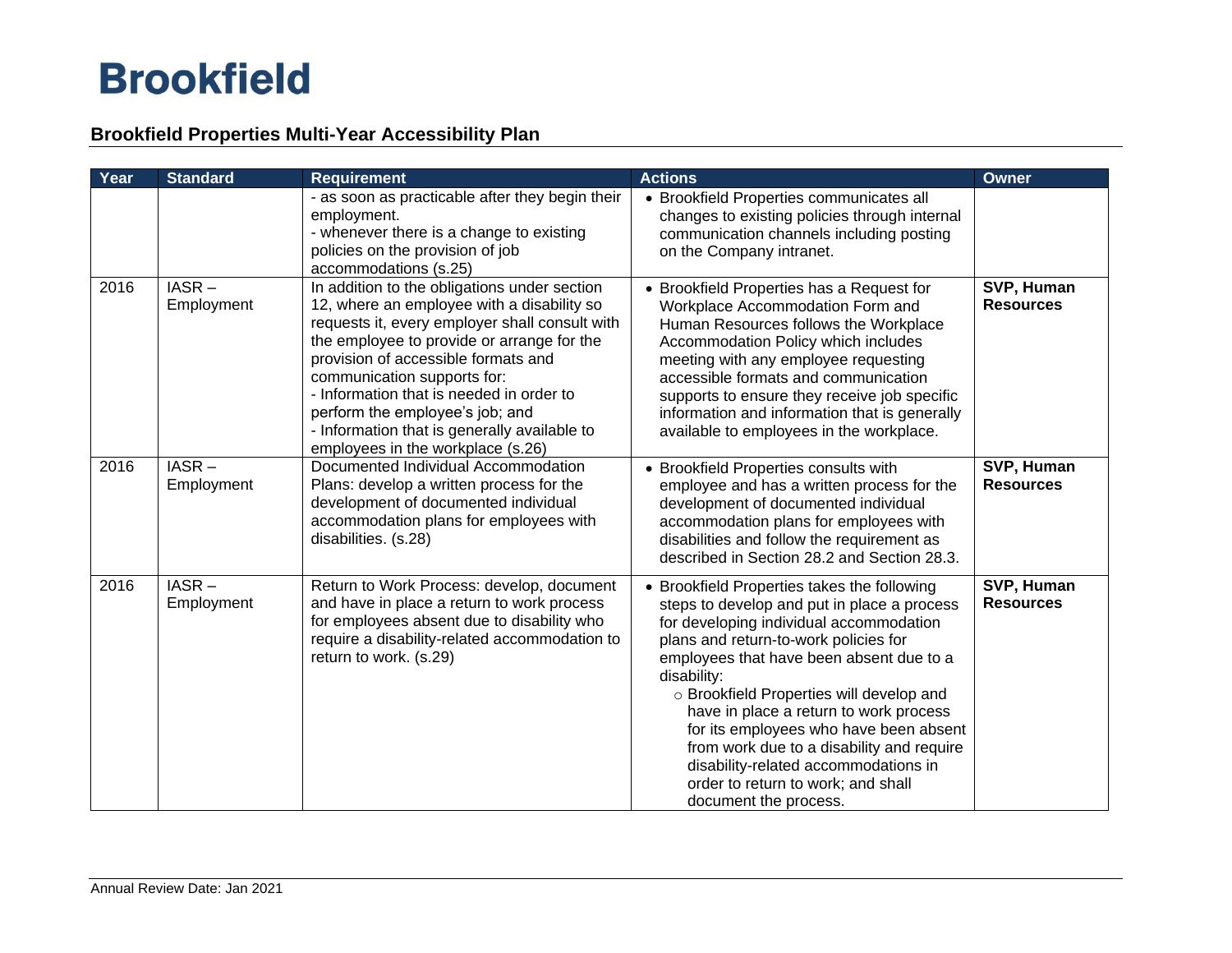## **Brookfield Properties Multi-Year Accessibility Plan**

| Year | <b>Standard</b>     | <b>Requirement</b>                                                                                                                                                                     | <b>Actions</b>                                                                                                                                                                                                                                                                                                                                                                                                                                                                                                                                                                                                                                                                                                                                                                                                                                                                                                                                                                                                                                                                                                                                                                                                                                                              | <b>Owner</b>                   |
|------|---------------------|----------------------------------------------------------------------------------------------------------------------------------------------------------------------------------------|-----------------------------------------------------------------------------------------------------------------------------------------------------------------------------------------------------------------------------------------------------------------------------------------------------------------------------------------------------------------------------------------------------------------------------------------------------------------------------------------------------------------------------------------------------------------------------------------------------------------------------------------------------------------------------------------------------------------------------------------------------------------------------------------------------------------------------------------------------------------------------------------------------------------------------------------------------------------------------------------------------------------------------------------------------------------------------------------------------------------------------------------------------------------------------------------------------------------------------------------------------------------------------|--------------------------------|
|      |                     |                                                                                                                                                                                        | o Brookfield Properties shall also address<br>the requirements under Section 29.2<br>and 29.3 when developing the return to<br>work process.                                                                                                                                                                                                                                                                                                                                                                                                                                                                                                                                                                                                                                                                                                                                                                                                                                                                                                                                                                                                                                                                                                                                |                                |
| 2016 | IASR-<br>Employment | For performance management, career<br>development and staff redeployment<br>consider the accessibility needs and<br>individual accommodation plans in the<br>overall process (s.30-32) | • Brookfield Properties takes the following<br>steps to ensure the accessibility needs of<br>employees with disabilities needs are taken<br>into account if Brookfield Properties is using<br>performance management, career<br>development and redeployment processes:<br>o Upon request, Brookfield Properties<br>reviews and provides all<br>information/documents and processes<br>related to performance management to<br>ensure the accessibility needs of<br>employees with disabilities, as well as<br>individual accommodation plans, when<br>using its performance management<br>process in respect of employees with<br>disabilities are being met.<br>o When applying/implementing any career<br>development/advancement strategies,<br>Brookfield Properties takes into account<br>the accessibility needs of its employees<br>with disabilities as well as any individual<br>accommodation plans, when providing<br>career development and advancement<br>to its employees with disabilities.<br>$\circ$ In the event that redeployment is used,<br>Brookfield Properties takes into account<br>the accessibility needs of its employees<br>with disabilities, as well as individual<br>accommodation plans, when<br>redeploying employees with disabilities. | SVP, Human<br><b>Resources</b> |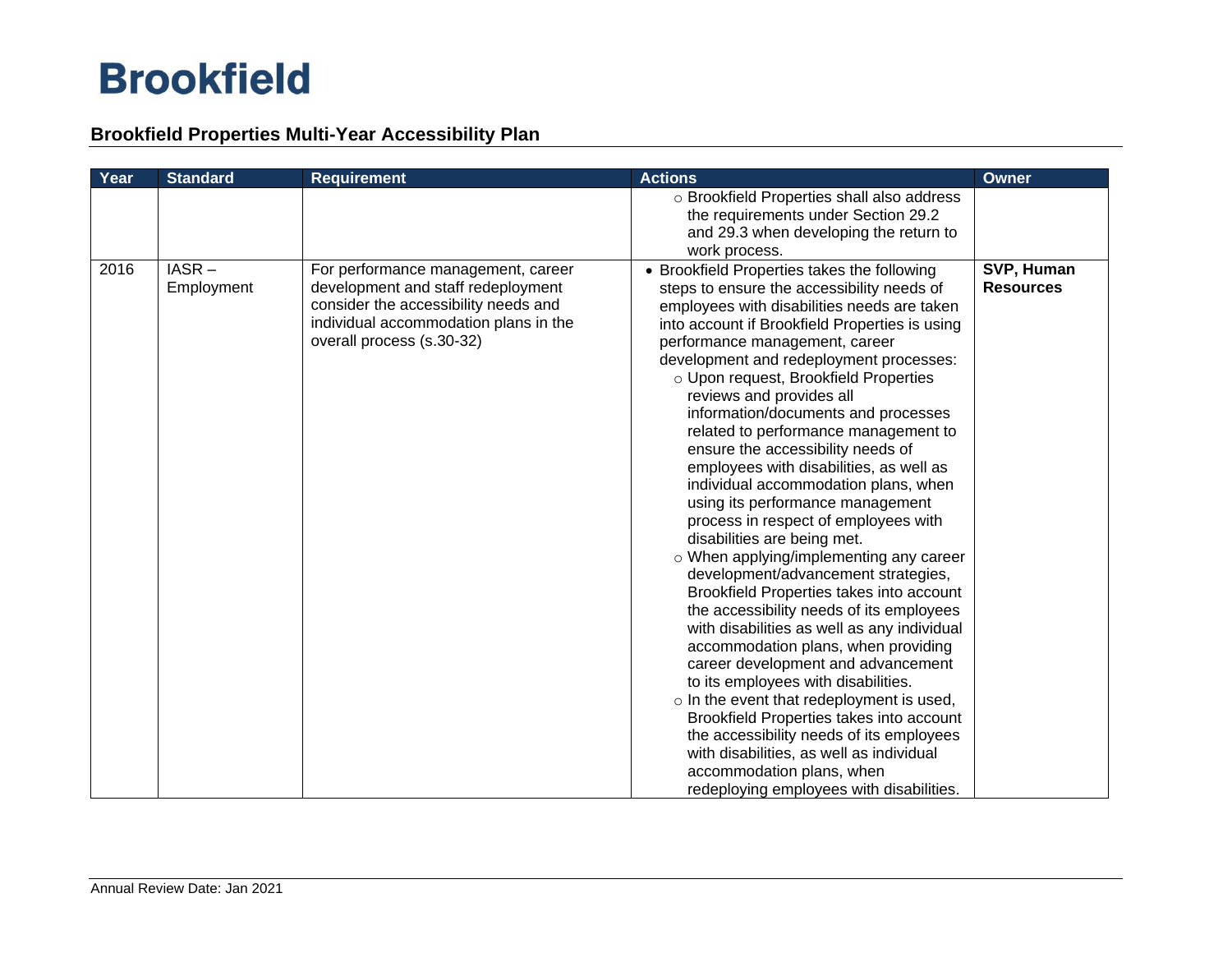## **Brookfield Properties Multi-Year Accessibility Plan**

| Year | <b>Standard</b>                             | <b>Requirement</b>                                                                                                 | <b>Actions</b>                                                                                                                                                                                                                                              | Owner                                                    |
|------|---------------------------------------------|--------------------------------------------------------------------------------------------------------------------|-------------------------------------------------------------------------------------------------------------------------------------------------------------------------------------------------------------------------------------------------------------|----------------------------------------------------------|
| 2016 | $IASR -$<br>Information &<br>Communications | Provide or arrange for the provision of<br>accessible formats and communications<br>supports, upon request. (s.12) | • Brookfield Properties ensures all publicly<br>available information is made accessible<br>upon request.<br>• Brookfield Properties has sourced<br>accessible format vendors and developed<br>accessibility guidelines for documents<br>produced in-house. | SVP.<br><b>Operations &amp;</b><br><b>Sustainability</b> |
| 2016 | $IASR -$<br>Information &<br>Communications | Notify the public about the availability of<br>accessible formats and communication<br>support. (s.12)             | • Brookfield Properties notifies the public via<br>our website about the availability of<br>accessible formats and communication<br>support.                                                                                                                | SVP.<br><b>Operations &amp;</b><br><b>Sustainability</b> |

| Year | <b>Standard</b>                                             | <b>Requirement</b>                                                                                                                                                                                                                                                                                                                                                                                                                                                                                                                                                                                                                               | <b>Actions</b>                                                                                                                                                                                                                                                                                                                                                                                                                                                                                                                                                                                                                                                           | Owner                                         |
|------|-------------------------------------------------------------|--------------------------------------------------------------------------------------------------------------------------------------------------------------------------------------------------------------------------------------------------------------------------------------------------------------------------------------------------------------------------------------------------------------------------------------------------------------------------------------------------------------------------------------------------------------------------------------------------------------------------------------------------|--------------------------------------------------------------------------------------------------------------------------------------------------------------------------------------------------------------------------------------------------------------------------------------------------------------------------------------------------------------------------------------------------------------------------------------------------------------------------------------------------------------------------------------------------------------------------------------------------------------------------------------------------------------------------|-----------------------------------------------|
| 2017 | IASR - Built<br>Environment /<br>Design of Public<br>Spaces | Meet the Accessibility Standards for the<br>Design of Public Spaces when building or<br>making major modifications to public spaces.<br>Public spaces include:<br>- Recreational trails/beach access routes<br>- Outdoor public eating areas like rest stops<br>or picnic areas<br>- Outdoor play spaces, like playgrounds in<br>provincial parks and local communities<br>- Outdoor paths of travel, like sidewalks,<br>ramps, stairs, curb ramps, rest areas and<br>accessible pedestrian signals<br>- Accessible off street parking<br>- Service-related elements like service<br>counters, fixed queuing lines and waiting<br>areas $(s.80)$ | • Brookfield Properties meets the Accessibility<br>Standards for the Design of Public Spaces<br>when building or making major modifications<br>to public spaces.<br>• Public spaces include:<br>○ Recreational trails/beach access routes<br>o Outdoor public eating areas like rest<br>stops or picnic areas<br>o Outdoor play spaces, like playgrounds<br>in provincial parks and local<br>communities<br>o Outdoor paths of travel, like sidewalks,<br>ramps, stairs, curb ramps, rest areas<br>and accessible pedestrian signals<br>○ Accessible off street parking<br>○ Service-related elements like service<br>counters, fixed queuing lines and<br>waiting areas | VP,<br><b>Construction</b><br><b>Services</b> |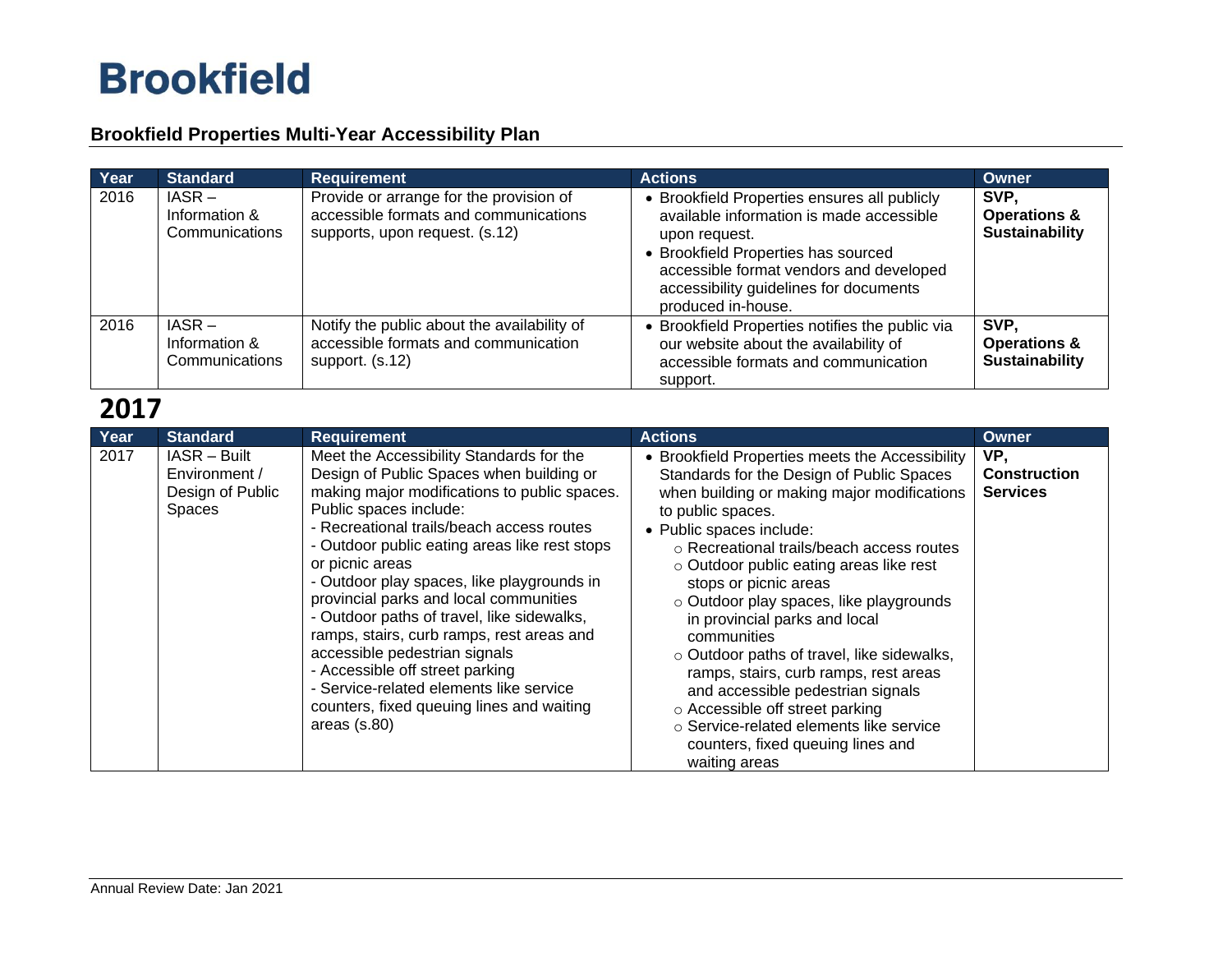## **Brookfield Properties Multi-Year Accessibility Plan**

| Year | <b>Standard</b>                             | Requirement                                                                                                                                           | <b>Actions</b>                                                                          | Owner                                                    |
|------|---------------------------------------------|-------------------------------------------------------------------------------------------------------------------------------------------------------|-----------------------------------------------------------------------------------------|----------------------------------------------------------|
| 2021 | $IASR -$<br>Information &<br>Communications | ALL internet websites and web content must<br>conform with WCAG 2.0 Level AA with<br>exceptions $(s.14)$ :<br>- Live Captions<br>- Audio Descriptions | • Provided compliance requirements to<br>external web design team for<br>implementation | SVP.<br><b>Operations &amp;</b><br><b>Sustainability</b> |

| <b>For More Information</b>   | For more information on this accessibility plan, please contact <b>Brookfield Properties</b> at:<br>Phone: N/A<br>Email: accessibility@brookfield.com |
|-------------------------------|-------------------------------------------------------------------------------------------------------------------------------------------------------|
| <b>For Accessible Formats</b> | Accessible formats of this document are available free upon request from:<br>accessibility@brookfield.com                                             |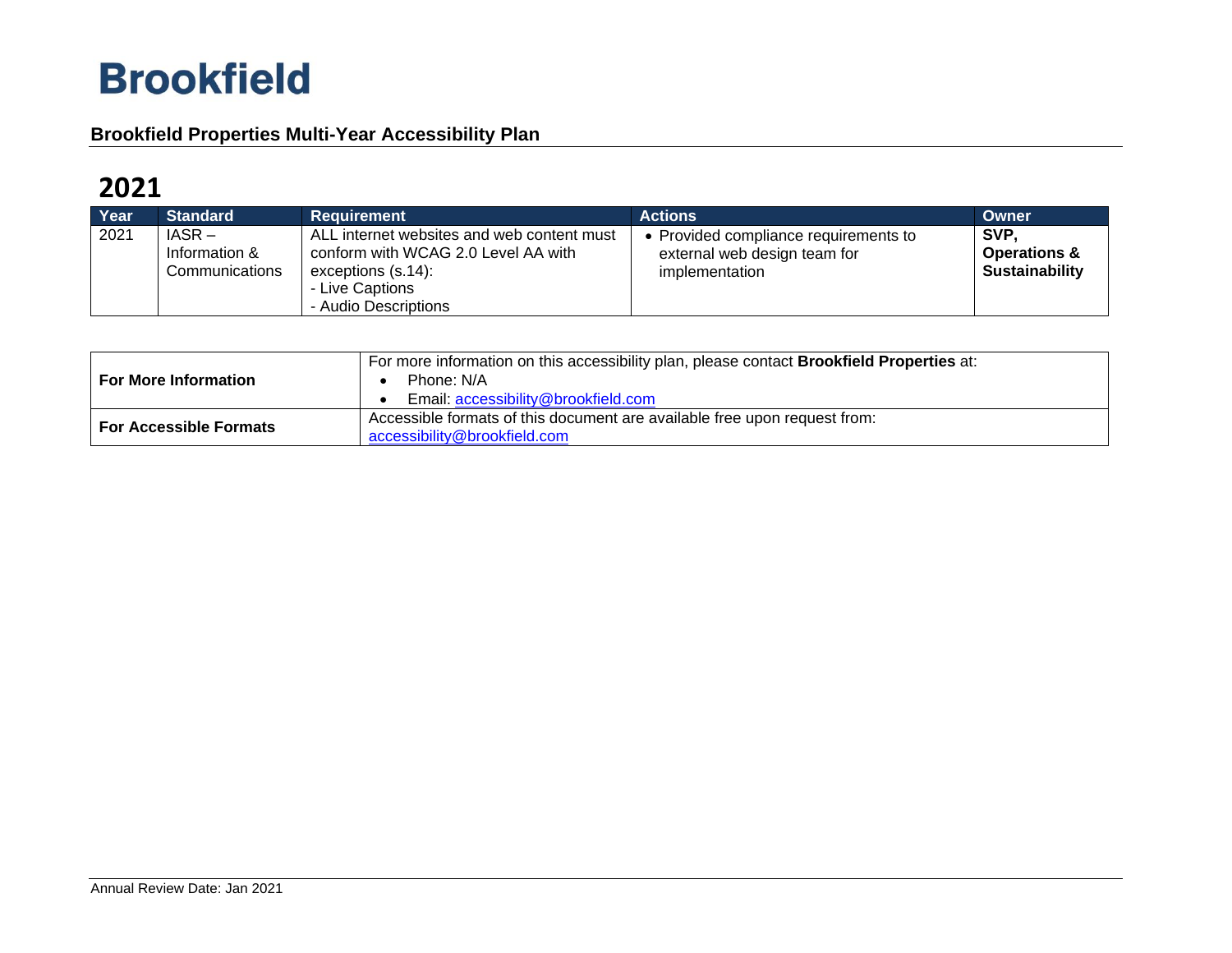## **Brookfield Properties Multi-Year Accessibility Plan**

### **6. RELATED FORMS & POLICIES**

- Brookfield Properties Accessibility Policy Statement Sign Off
- Customer Service Accessibility Standard Policy
- Design of Publics Spaces Standard Policy
- Sample multi-year accessibility plan template: [http://www.mcss.gov.on.ca/en/mcss/publications/accessON/policies\\_over50/appendix\\_a.aspx](http://www.mcss.gov.on.ca/en/mcss/publications/accessON/policies_over50/appendix_a.aspx)

### **7. LEGISLATION**

| <b>Province</b> | <b>Relevant Legislation</b>                                            |
|-----------------|------------------------------------------------------------------------|
| Ontario         | Accessibility for Ontarians with Disabilities Act, 2005, SO 2005, c 11 |
|                 | Accessibility Standards for Customer Service, O Reg 429/07             |
|                 | Integrated Accessibility Standards, O Reg 191/11                       |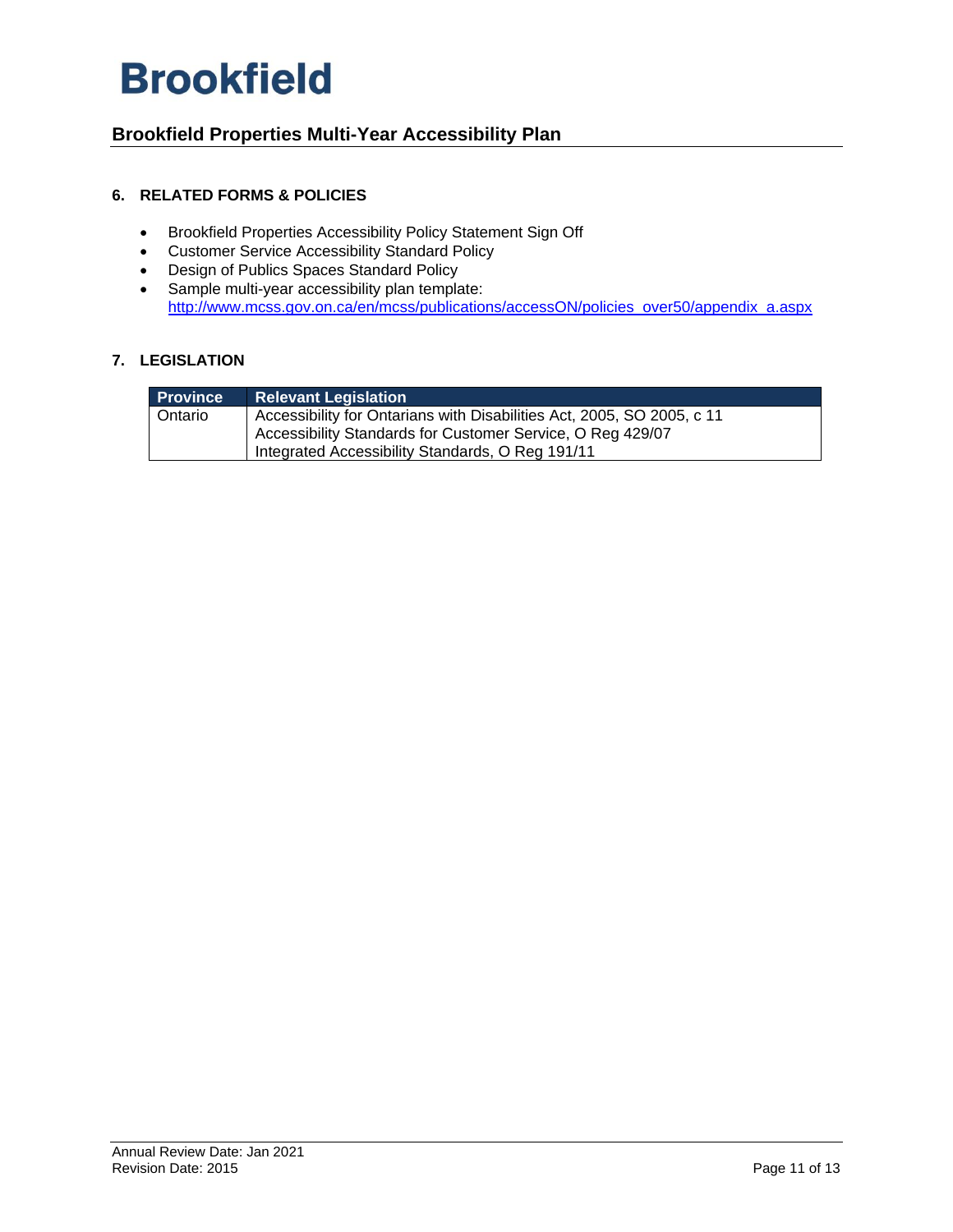### **Brookfield Properties Multi-Year Accessibility Plan**

Brookfield Accessibility Policy Statement

January 2021

At Brookfield Properties, we expect everyone to be treated with courtesy, made to feel welcome, and have their need for accommodation, if any, respected.

Brookfield Properties is committed to the removal and prevention of barriers to accessibility, and to meeting the accessibility needs of its employees, tenants, customers, members of the public, and other third parties who have disabilities, in a timely manner. In keeping this commitment, Brookfield Properties will meet or exceed the applicable requirements of accessibility legislation, including Ontario's *Accessibility for Ontarians with Disabilities Act (AODA)*, and related regulations.

Brookfield Properties will follow the procedures established in our accessibility policies listed below to provide accessible customer service, information and communications, employment practices, and public spaces to all employees, tenants, visitors to our properties, and the general public.

- Brookfield Properties Accessibility Policy & Multi-Year Accessibility Plan
- Customer Service Accessibility Standard Policy
- Design of Public Spaces Standard Policy

tim Wong

kris Schwartz

enior Vice President, Human Resources **Senior Vice President, Operations & Sustainability** 

Robert Barclay

Vice President, Construction Services Director, Security & Life Safety

kewin Hinton